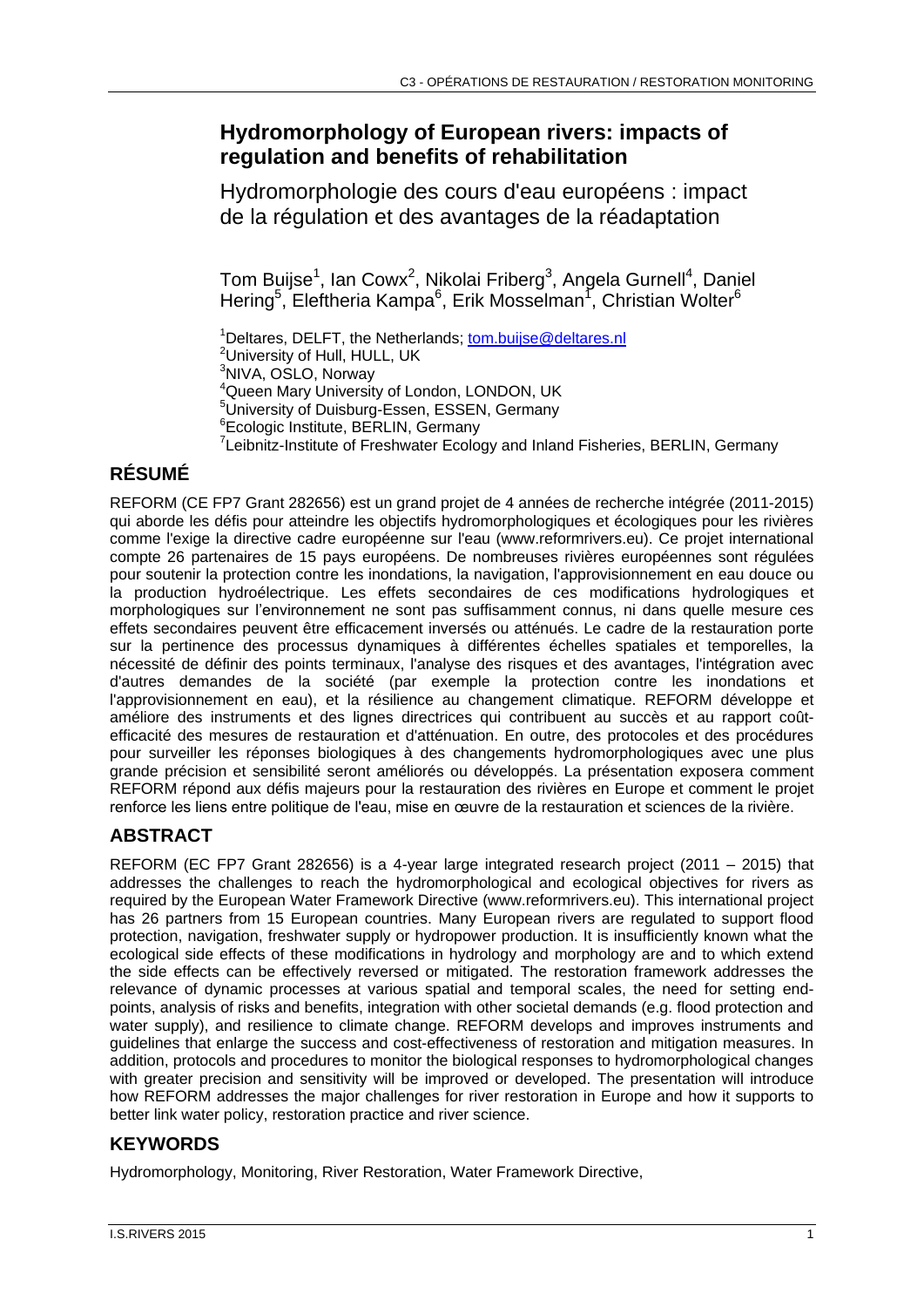## **1 HYDROMORPHOLOGY OF EUROPEAN RIVERS: IMPACTS OF REGULATION AND BENEFITS OF REHABILITATION**

### **1.1 Context and objectives**

Europe is characterized by a dense network of rivers that provide essential ecosystem services. From an ecological perspective, rivers and their floodplains form some of the most diverse ecosystems worldwide. Recent analysis of the first round of WFD River Basin Management Plans (RBMP) indicated that 40% of European rivers are affected by hydromorphological (HYMO) pressures caused predominantly by hydropower, navigation, agriculture, flood protection and urban development. As a consequence, there is increasing emphasis on river restoration driven by demands of the WFD and EU States have drafted programmes of measures focusing on restoring river hydrology and morphology. Implementation will require substantial investment in these measures, but there remains a great need to better understand and predict the costs and benefits of future river restoration. Ecological response to HYMO restoration, however, is complex and poorly understood for the following reasons:

- Characterisation of HYMO status focuses on pattern not processes: data collected represent small spatial scales, with relevant larger spatial scales or long term impacts neglected.
- How HYMO change affects Biological Quality Elements (BQE; fish, invertebrates, macrophytes) and ecological functioning is poorly understood and is particularly challenging for multi-pressure systems.
- Exploitation of knowledge is weak between scientists and restoration practitioners.
- Unlike water quality improvement, HYMO restoration implies a demand for either space or resources, i.e. land or water. Mutual interactions and benefits for ecosystems and their goods and services are not sufficiently understood.
- Restoration projects have failed to achieve their objectives. This alienates public opinion and limits future participation and support. Risk analysis approaches are required in which objectives are explicit and used to assess project success.

Against this background, REFORM will provide guidance and tools for successful and cost effective river restoration. The consortium represents a wide range of disciplines: hydrology; hydraulics; geomorphology; ecology; socio-economics; and water management. The consortium is composed of 26 partners from 15 European countries. The ultimate goal of REFORM is to generate tools for costeffective restoration of river ecosystems, and for improved monitoring of the biological effects of physical change by investigating natural, degradation and restoration processes in a wide range of river types across Europe. REFORM's objectives are grouped into three categories: application, research and dissemination.

#### APPLICATION

- 1. Select indicators for cost-effective monitoring of physical habitat degradation and restoration.
- 2. Improve tools and guidelines for HYMO restoration and mitigation.

#### RESEARCH

- 3. Review existing information on river degradation and restoration.
- 4. Develop a process-based HYMO framework relevant for ecology and suitable for monitoring.
- 5. Understand how HYMO pressures interact with other stressors and constrain restoration.
- 6. Assess the importance of scaling on the effectiveness of restoration.
- 7. Develop instruments for risk and benefit analysis to support successful restoration.

#### DISSEMINATION

8. To increase awareness and appreciation for the need, potential and benefits of river restoration through active interaction with stakeholders.

### **1.2 Interim results**

The REFORM project has generated substantial mid-term outputs to support River Basin Management Planning for the Water Framework Directive.

- Interim results have been synthesised and made available to practitioners in an accessible way by the set-up and population of a WIKI [\(http://wiki.reformrivers.eu;](http://wiki.reformrivers.eu/) D6.1).
- Key HYMO processes and variables indicating success in river restoration have been reviewed (D1.2). HYMO variables that influence ecological status and functioning have been linked to the tolerance thresholds of species with emphasis on macrophytes, macroinvertebrates and fish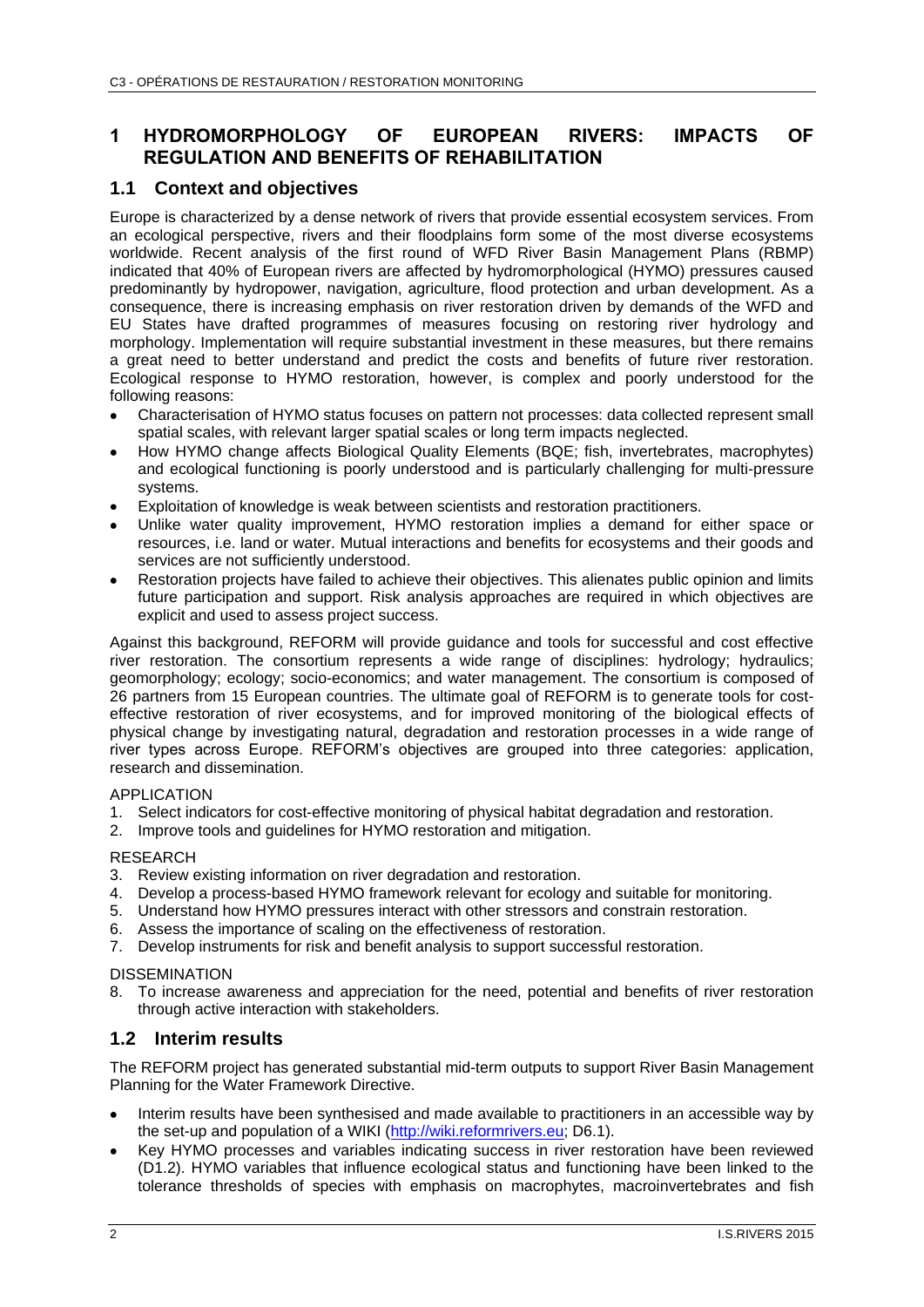(D1.3). The dynamics of flowing water emerged as the most important HYMO process. Coarse gravel maintained by stream power and flow velocity emerged as key indicator. Significant knowledge gaps need to be addressed for habitat requirements of riverine species.

- A review of case studies and literature on costs and benefits of river restoration in Europe showed that cost data are quite variable and usually not available in a form appropriate for further assessments (D1.4). Thus, investing efforts in standards and protocols to gather and incorporate cost information in a more systematic way will benefit decision-making.
- In assessing hydromorphology to date there has been too strong a reliance on the reach scale. For sustainable solutions, it is crucial to develop understanding of the functioning of river reaches in the wider spatial context [\(Figure 2\)](#page-3-0). The ways in which river reaches have responded to changes in the past, provides crucial information for forecasting how reaches may change in the future. The REFORM framework allows users to incorporate all of these multi-scale spatial and temporal aspects into river assessment and management (D2.1).
- Riparian vegetation is not included as a biological quality element in the Water Framework Directive [\(Figure 2\)](#page-3-0). D2.2 presents new science concepts and analyses that clearly demonstrate the importance of riparian and aquatic vegetation as a key physical control on river form and dynamics and a crucial component of river restoration.
- Existing metrics have been evaluated for their strength to distinguish the impact of HYMO pressure on the mandatory biological quality elements from other stressors (D3.1). This showed that there is potential to develop metrics from monitoring data on fish and macrophytes to indicate HYMO impacts. Contrarily, relationships between HYMO degradation and macroinvertebrate metrics were weak.
- Despite the rapid increase in river restoration projects, little is known about the effectiveness of these efforts and many practitioners do not follow a systematic approach for planning restoration projects. REFORM has developed a planning protocol that incorporates benchmarking and setting specific and measurable targets for restoration and mitigation measures (D5.1; [Figure 3\)](#page-3-1).
- Existing data on the effect of restoration on biota complemented by information on factors which potentially enhance or constrain this were analysed. Overall, restoration success did most strongly depend on project age, river width, and was affected by agricultural land use. Restoration still had a positive effect in catchments dominated by agricultural land use, and thus do not question the implementation of restoration projects in intensively used catchments. The influence of project age stresses the need for long-time monitoring to investigate the restoration effect over time.

All initial results have been publicly available in deliverables, for relevant parts through the WIKI and as scientific publications. Interested people are being kept informed through the half yearly newsletters and through social media (relevant LinkedIn groups on river and stream restoration and WFD implementation). Two national stakeholder workshops have been organised in the Netherlands (November 2013) and Spain (June 2014) and three special sessions during international conferences in Austria, UK and Norway.



Figure 1 Hierarchy of spatial scales for the European Framework for Hydromorphology, including indicative spatial dimensions and timescales over which these units are likely to persist.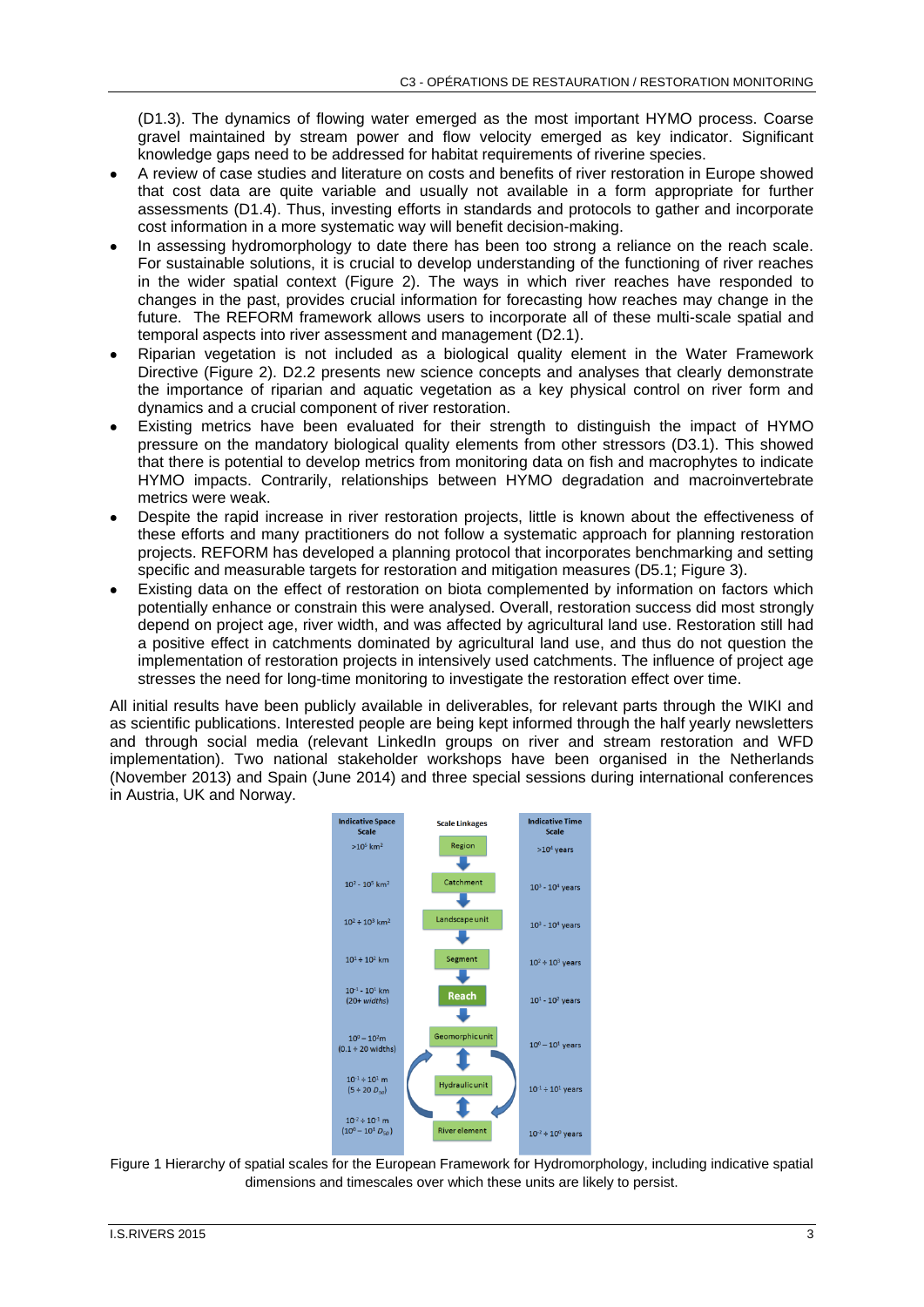

<span id="page-3-0"></span>



<span id="page-3-1"></span>Figure 3 Planning protocol for restoration projects